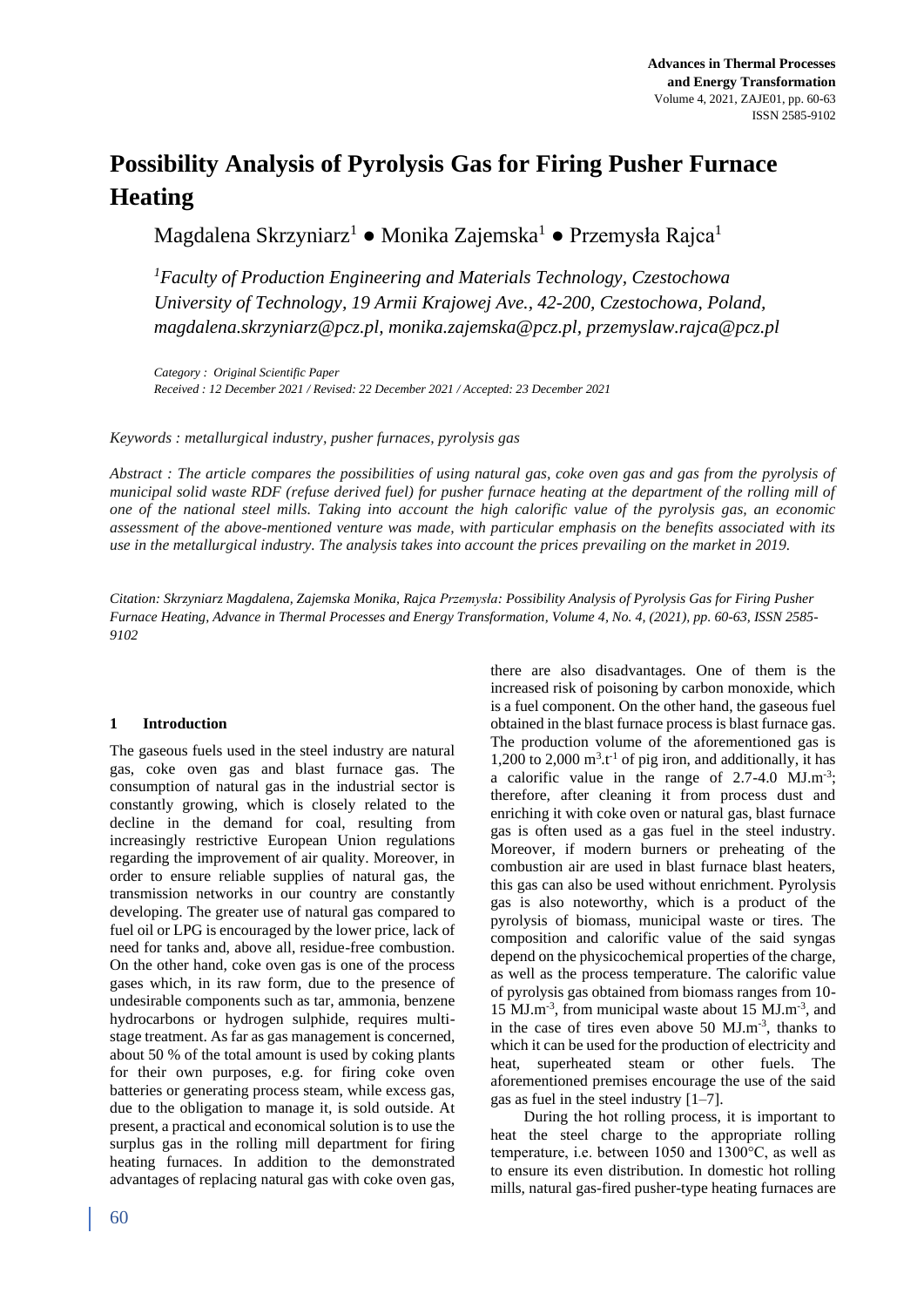most often used, and also, if possible, a mixture of coke oven gas and blast furnace gas or coke oven gas only. The advantage of the aforementioned furnaces is their high efficiency, low consumption of thermal energy, and the possibility of heating the charge to high temperatures. However, their main disadvantage is the impossibility of simultaneous heating of the charge with different cross-sections, resulting from the differences in the charge movement speeds [8,9].

## **2 Possibilities of using pyrolysis gas for firing metallurgical heating furnaces**

This article provides an economic assessment of the use of pyrolysis gas for firing heating furnaces. The pushertype furnace described in [10] was analysed. The device is fired with natural gas or coke oven gas and is divided into three zones:

- heating 1073 K 1373 K,
- heating  $1373 K 1623 K$ ,
- equalizing  $1423 K 1553 K$ .

The considered furnace is divided into six control zones and equipped with 105 control burners located on the ceiling and side walls [9,10].

Table 1 summarizes the calorific value and chemical composition of gaseous fuels used for firing the abovementioned heating furnace versus pyrolysis gas.

|                 | Units                                | Natural<br>gas[11] | Coke oven<br>gas[11] | Pyrolysis<br>gas[12] |
|-----------------|--------------------------------------|--------------------|----------------------|----------------------|
| <b>LHV</b>      | [MJ.<br>$\mathrm{m}$ <sup>-3</sup> ] | 34.43              | 17.5                 | 22.8                 |
| CH <sub>4</sub> | [%]                                  | 97.1               | 25                   | 32.9                 |
| H <sub>2</sub>  | [%]                                  |                    | 58                   | 29.4                 |
| $C_mH_n$        | [%]                                  | 1.7                | 3                    | 7.2                  |
| N <sub>2</sub>  | [%]                                  | 1.1                | 4                    |                      |
| CO <sub>2</sub> | [%]                                  | 0.1                | 2.5                  | 13.2                 |
| CO              | [%]                                  |                    | 7                    | 11.3                 |
| O <sub>2</sub>  | [%]                                  |                    | 0.5                  |                      |
| Other           | [%]                                  |                    |                      | 6                    |
| Price           | [PLN]                                | 1400**             | 410**                | $300*$               |
| for             |                                      |                    |                      |                      |
| 1000            |                                      |                    |                      |                      |
| m <sup>3</sup>  |                                      |                    |                      |                      |

|  |                        | Table 1 Calorific value and chemical compositions of |
|--|------------------------|------------------------------------------------------|
|  | selected gaseous fuels |                                                      |

\* estimated gas price; \*\* prices valid in 2019

As can be seen from the above data, natural gas is characterized by a high content of methane (over 97 %) and trace amounts of hydrocarbons, nitrogen and carbon dioxide, as well as a high calorific value of 34.43 MJ.m-3 . On the other hand, coke oven gas is characterized by an almost twofold lower calorific value, a high hydrogen content of 58 %, and a significantly lower methane content (25 %). Its composition also includes carbon monoxide at the level of 7 % and traces of other components. Taking into account the syngas from the pyrolysis of RDF, it is possible to notice the almost 1/3 methane content in the fuel composition, a high content of hydrogen (29.4 %) and carbon monoxide (11.3 %), as well as the highest hydrocarbon content among the above-mentioned gases, at the level of 7.2 %. Additionally, the calorific value of the said gas is  $5.3$  MJ.m<sup>-3</sup> higher than in the case of coke oven gas. On the other hand, pyrolysis gas produced from RDF in one of the national thermal waste conversion plants has a 11.2 MJ.m-3 higher calorific value than coke oven gas, which encourages its wider use as a gas fuel in the steel industry [11,12].

## **3 Economic aspect of using pyrolysis gas for energy purposes**

Taking into account the high calorific value of the pyrolysis gas, an economic analysis was made of the use of the said gas for firing a pusher-type furnace, compared to the currently used fuels. Table 2 shows the consumption of the analysed gaseous fuels depending on the efficiency of the heating device.

| Furnace efficiency<br>$[t.h^{-1}]$        | 20    | 40    | 60    | 80    |
|-------------------------------------------|-------|-------|-------|-------|
| Furnace power<br>[MW]                     | 10.41 | 18.22 | 26.03 | 33.84 |
| Consumption of<br>natural gas $[m^3/h]$   | 1047  | 1832  | 2618  | 3403  |
| Consumption of<br>coke oven gas $[m^3/h]$ | 2063  | 3609  | 5157  | 6704  |
| Consumption of<br>pyrolysis gas $[m^3/h]$ | 1581  | 2766  | 3953  | 5139  |

*Table 2 Consumption of selected gaseous fuels depending on efficiency of pusher furnace [10]*

As can be seen from the above data, the consumption of the above-mentioned gaseous fuels was determined for the efficiency of a pusher-type furnace in the range of 20 to 80 t.h -1 and power in the range of 10.41 to 33.84 MW. To estimate the consumption of coke oven gas and pyrolysis gas instead of natural gas, the so-called conversion factor for the conversion of natural gas to coke oven or pyrolysis gas is described by Equation (1):

$$
n = \frac{Wd_{gz}}{Wd_{gza}}\tag{1}
$$

where:

 $Wd_{gz}$  - calorific value of natural gas MJ.m<sup>-3</sup>,  $Wd_{\text{gza}}$  - calorific value of substitute gas  $MJ.m^{-3}$ .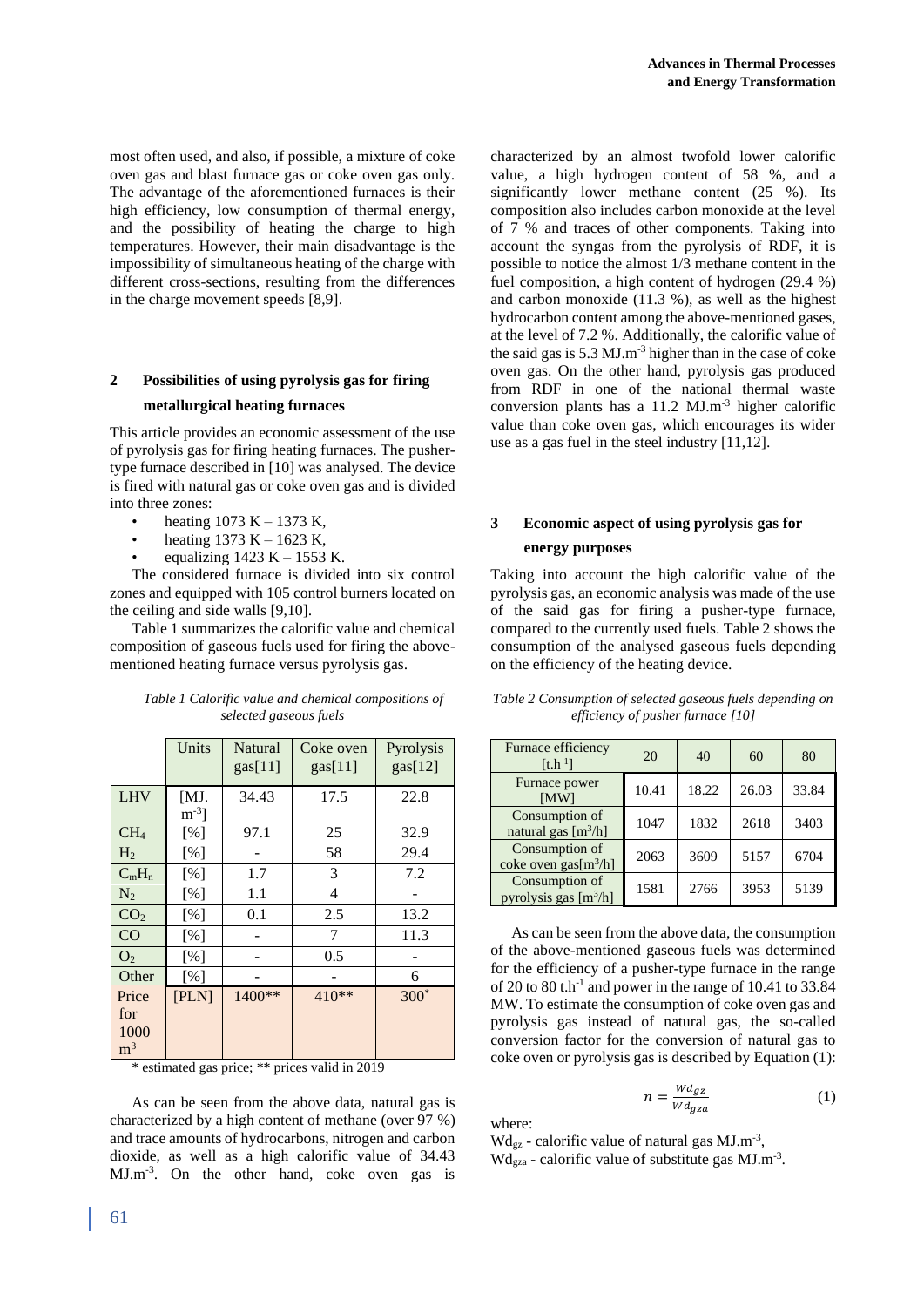The determined value of the above-mentioned the coefficient is 1.97 for coke oven gas and 1.51 for pyrolysis gas. By analysing the consumption of the above-mentioned of gases and their prices, the costs of 1 hour of operation of a pusher-type furnace were compared (Figure 1).



*Figure 1 Comparison of price of 1 hour of furnace work for various gaseous fuels*

Savings, both hourly and daily, resulting from the use of coke oven and pyrolysis gas instead of natural gas are presented in Figure 2.





*Figure 2 Economic effects of using coke oven gas and pyrolysis gas*

With the above data in mind, there are significant benefits to using pyrolysis gas instead of natural gas. The greatest savings result from the use of syngas from the pyrolysis of RDF, from 992  $PLN.h^{-1}$  with a furnace capacity of 20  $t.h^{-1}$  to even 3222 PLN.h<sup>-1</sup>, with a capacity of 80  $\text{th}^{-1}$ . These savings are respectively 372 PLN.h<sup>-1</sup> (with a capacity of 20 t.h<sup>-1</sup>) and 1207 PLN.h<sup>-1</sup> (with a capacity of  $80$  t.h<sup>-1</sup>) higher than in the case of coke oven gas. Real savings for rolling mills in relation to 1 ton of heated slab, resulting from the replacement of natural gas with the above-mentioned gases are summarized in Figure 3.



*Figure 3 Savings for rolling mill in relation to heated slab*